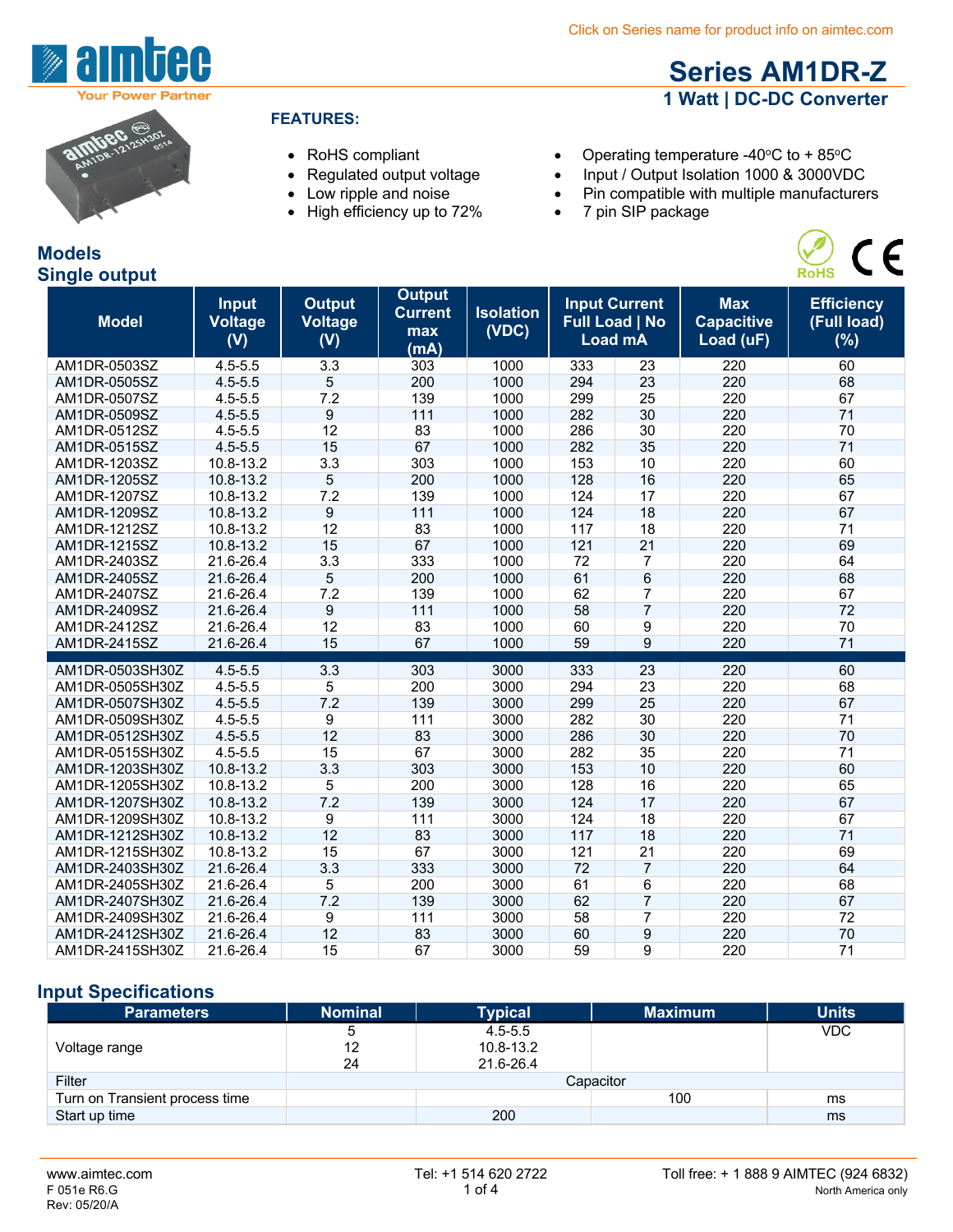

### **Input Specifications (continued)**

| <b>Parameters</b>       | <b>Nominal</b>  | Typical         | <b>Maximum</b> | <b>Units</b> |
|-------------------------|-----------------|-----------------|----------------|--------------|
| Absolute Maximum Rating | 5 Vin<br>12 Vin | 0-7<br>$0 - 15$ |                | <b>VDC</b>   |
|                         | 24 Vin          | $0 - 28$        |                |              |
| Peak Input Voltage time |                 | 100             |                | ms           |

#### **Isolation Specifications**

| <b>Parameters</b>  | <b>Conditions</b> | <b>Tvpical</b> | <b>Rated</b> | Units       |
|--------------------|-------------------|----------------|--------------|-------------|
| Tested I/O voltage | 60 <sub>sec</sub> |                | 1000 & 3000  | VDC         |
| Resistance         |                   | 1000           |              | <b>MOhm</b> |
| Capacitance        |                   | 60             |              | рF          |

## **Output Specifications**

| <b>Parameters</b>       | <b>Conditions</b>                 | <b>Typical</b> | <b>Maximum</b> | <b>Units</b> |
|-------------------------|-----------------------------------|----------------|----------------|--------------|
| Voltage accuracy        |                                   | ±2             |                | %            |
| Line voltage regulation |                                   | ±0.5           |                | $\%$         |
|                         | 0% to 100% load, Others           | ±0.5           |                | $\%$         |
| Load voltage regulation | 0% to 100% load, 3.3V Vout models | ±1.0           |                | $\%$         |
| Temperature coefficient |                                   | ±0.02          |                | $%$ /°C      |
| Ripple & Noise          | At 20MHz Bandwidth                | 50             |                | $mV$ p-p     |
| Capacitive load         |                                   |                | 220            | μF           |
| Rising time             |                                   | 50             |                | ms           |

#### **General Specifications**

| <b>Parameters</b>                                                                                                                                                    | <b>Conditions</b>                                              | <b>Typical</b>  | <b>Maximum</b> | <b>Units</b> |  |
|----------------------------------------------------------------------------------------------------------------------------------------------------------------------|----------------------------------------------------------------|-----------------|----------------|--------------|--|
| Switching frequency                                                                                                                                                  | 100% load(Variable)                                            | 50              |                | <b>KHz</b>   |  |
| Max Case temperature                                                                                                                                                 |                                                                |                 | $+95$          | °€           |  |
| Operating temperature                                                                                                                                                | Full Load without Derating                                     | $-40$ to $+85$  |                | °C           |  |
| Storage temperature                                                                                                                                                  |                                                                | $-55$ to $+125$ |                | °C           |  |
| Derating                                                                                                                                                             | Not Required                                                   |                 |                |              |  |
| Cooling                                                                                                                                                              | Free air convection                                            |                 |                |              |  |
| Humidity                                                                                                                                                             | 95                                                             |                 |                | $\%$         |  |
| Case material                                                                                                                                                        | Non conductive black plastic                                   |                 |                |              |  |
| Weight                                                                                                                                                               |                                                                | 2.8             |                |              |  |
| Dimensions (L x W x H)                                                                                                                                               | $0.77 \times 0.28 \times 0.39$ inch<br>19.50 x 7.20 x 10.00 mm |                 |                |              |  |
| MTBF                                                                                                                                                                 | $>3500000$ hrs (MIL-HDBK -217F, Ground Benign, t=+25°C)        |                 |                |              |  |
| NOTE: All epocifications in this datasheet are measured at an ambient temperature of $25\degree$ C, bumidity $75\%$ , neminal input veltage and at rated output load |                                                                |                 |                |              |  |

NOTE: All specifications in this datasheet are measured at an ambient temperature of 25°C, humidity<75%, nominal input voltage and at rated output load unless otherwise specified

# **Safety Specifications**

| <b>Parameters</b>       |                                                                                                                                 |  |  |  |
|-------------------------|---------------------------------------------------------------------------------------------------------------------------------|--|--|--|
| <b>Agency Approvals</b> | CE.                                                                                                                             |  |  |  |
| <b>Safety Standards</b> | EN 55032, Class B(With recommended EMC circuit)<br>IEC61000-4-2<br>IEC61000-4-3<br>IEC61000-4-4<br>IEC61000-4-6<br>IEC61000-4-8 |  |  |  |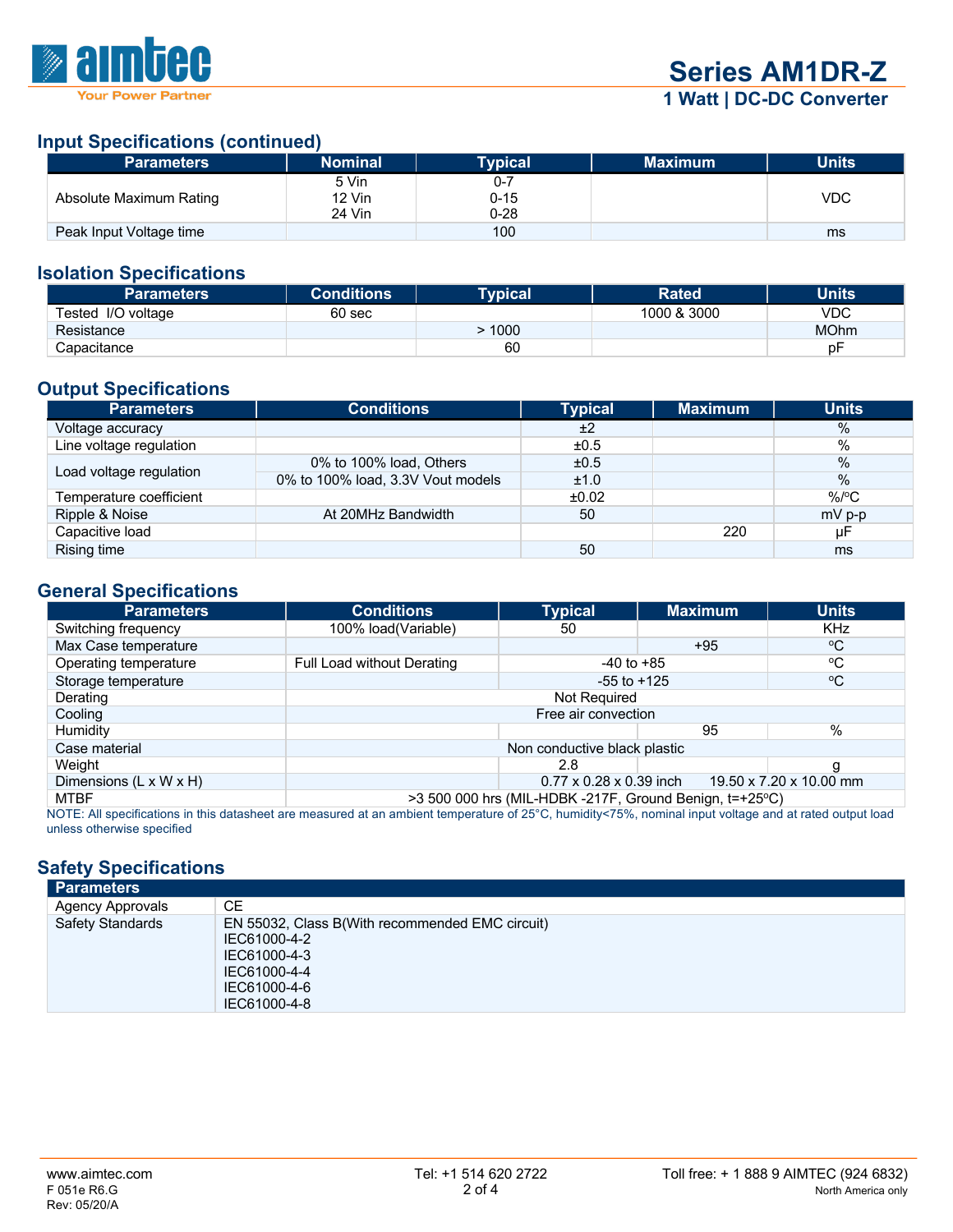

### **Typical Efficiency Example Charts**